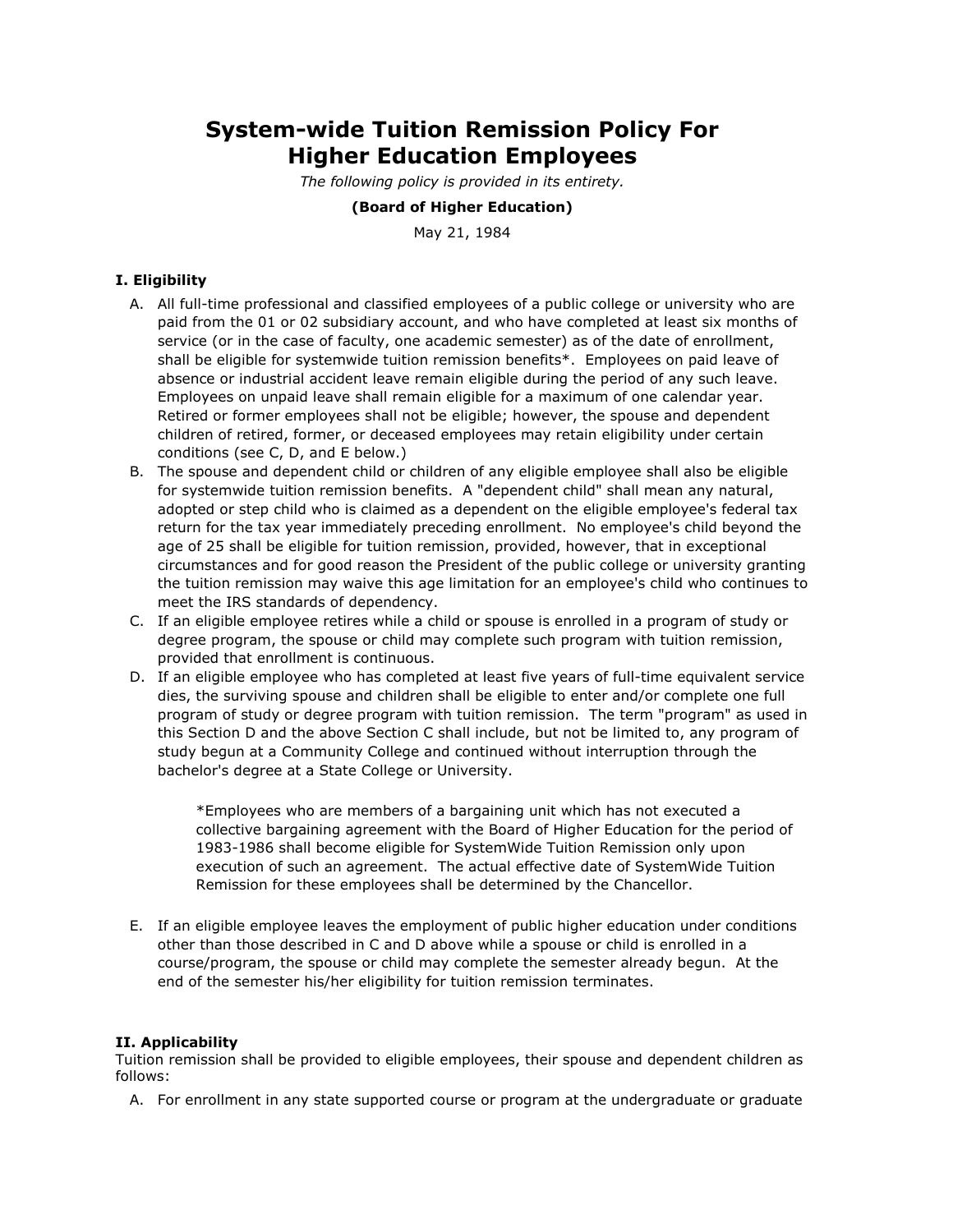level at any Community College, State College, or University excluding the M.D. Program at the University of Massachusetts Medical School, full tuition remission shall apply.

- B. For enrollment in any non-state supported course or program offered through continuing education, including any community service course or program at any Community College, State College, or University, fifty- percent tuition remission shall apply.
- C. Tuition remission shall apply to non-credit as well as credit bearing courses.

#### **III. Limitations**

- A. Employees or their spouse or dependent children receiving tuition remission are responsible for the payment of all other educational costs, including fees (application, laboratory, etc.,) books, and supplies.
- B. Employees or their spouse or dependent children must apply for admission and meet all admissions standards for the desired course/program.
- C. Admission to all courses/programs in continuing education is on a space available basis. Further, each local campus administration reserves the right to cancel any continuing education course in which a minimum number of full tuition paying students, as determined by the administration, has not enrolled.
- D. Tuition remission benefits are non-transferable.

#### **IV. Certification Process**

To qualify for tuition remission, an employee must take the following steps:

- A. Apply for, and be admitted to the desired course/program.
- B. Complete a "Certificate of Eligibility for SystemWide Tuition Remission" and have it signed by his/her department head or supervisor and by the Chief Personnel Officer of the College or University at which he/she is employed. If the tuition remission is to be used by the employee's spouse or dependent child, the name and relationship of this individual should be indicated on the Certificate. The Certificate should be completed as far in advance of the date of enrollment as possible.
- C. Submit the completed Certificate of Eligibility with his/her tuition bill to the College or University at which he/she plans to enroll. The employee (or his/her spouse of dependent children) must remit payment at the same time for costs not covered by tuition remission.
- D. It is the responsibility of the employee to insure that the Certificate of Eligibility is approved in a timely fashion. Retroactive tuition rebates will not be made except in unusual circumstances beyond the control of the employee.

#### **V. Effective Dates**

This policy shall take effect on September 1, 1984 and shall apply to any course or program beginning on or after that date. It shall remain in effect until June 30, 1986.

#### **VI. Continuation of Existing Benefits**

The implementation of this policy shall not limit or preclude any tuition remission benefits currently enjoyed by higher education employees under the terms of applicable collective bargaining agreements or personnel policies.

#### **VII. Interpretation of this Policy**

The Chancellor or his designee shall have the sole authority to resolve any dispute concerning the interpretation and application of this policy. The Chancellor may amend or modify this policy from time to time as he deems appropriate and necessary. No dispute or claim of benefits arising from this policy shall be the subject of a grievance or arbitration procedure.